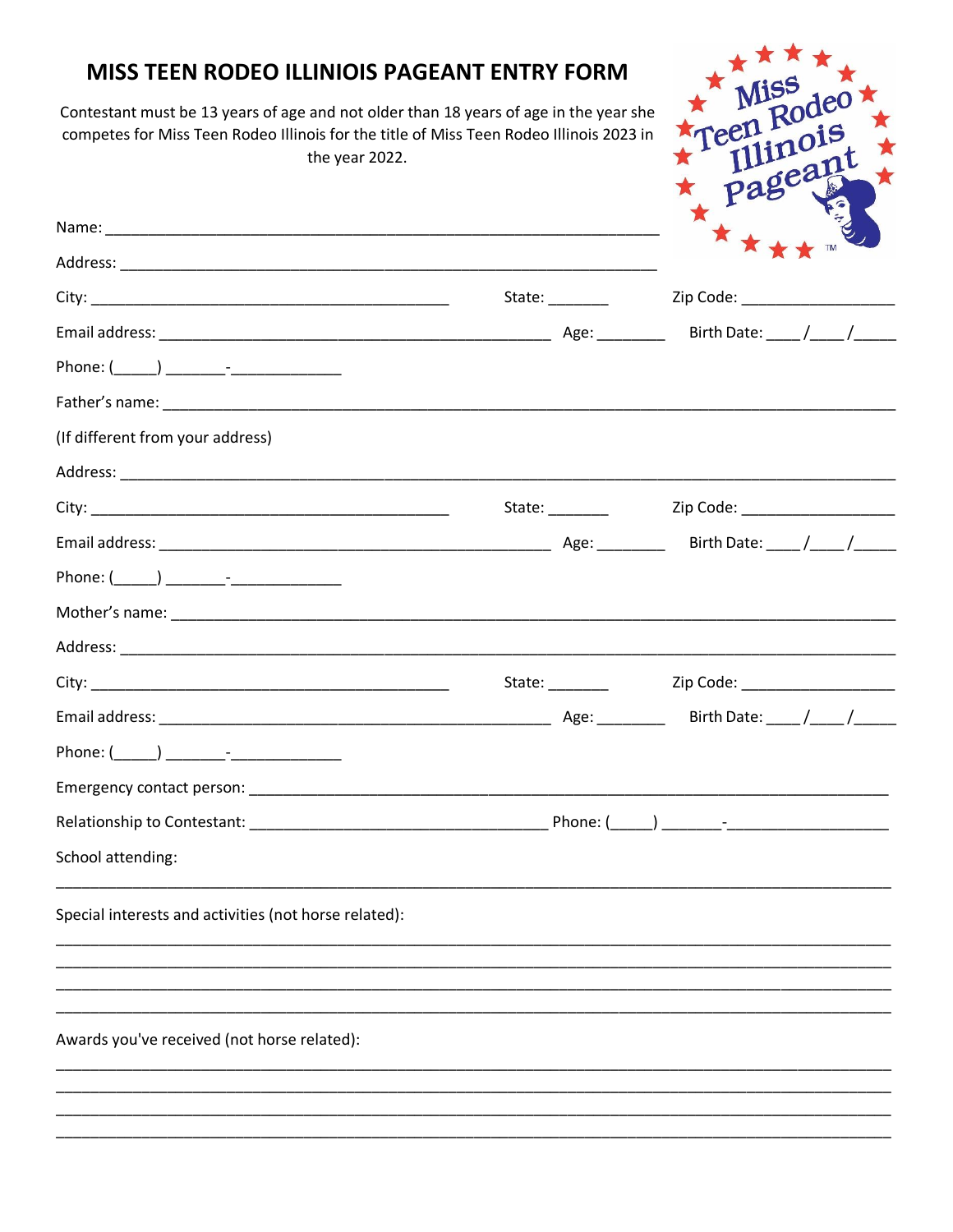| Career and future goals:                                                                                 |  |  |
|----------------------------------------------------------------------------------------------------------|--|--|
|                                                                                                          |  |  |
|                                                                                                          |  |  |
| List any rodeo, horse show and other horse related activities which you enjoy or participate in:         |  |  |
|                                                                                                          |  |  |
| List any awards you've received related to rodeo, horse shows and other horse related activities:        |  |  |
|                                                                                                          |  |  |
|                                                                                                          |  |  |
| List any rodeo, horse show or horse related queen titles you have held and the year (include runner-up): |  |  |
|                                                                                                          |  |  |
|                                                                                                          |  |  |
|                                                                                                          |  |  |
|                                                                                                          |  |  |
| In fifty (50) words or less, explain why you would like to be Miss Teen Rodeo Illinois:                  |  |  |
|                                                                                                          |  |  |
|                                                                                                          |  |  |
| Anything else you would like to share about yourself:                                                    |  |  |
|                                                                                                          |  |  |
|                                                                                                          |  |  |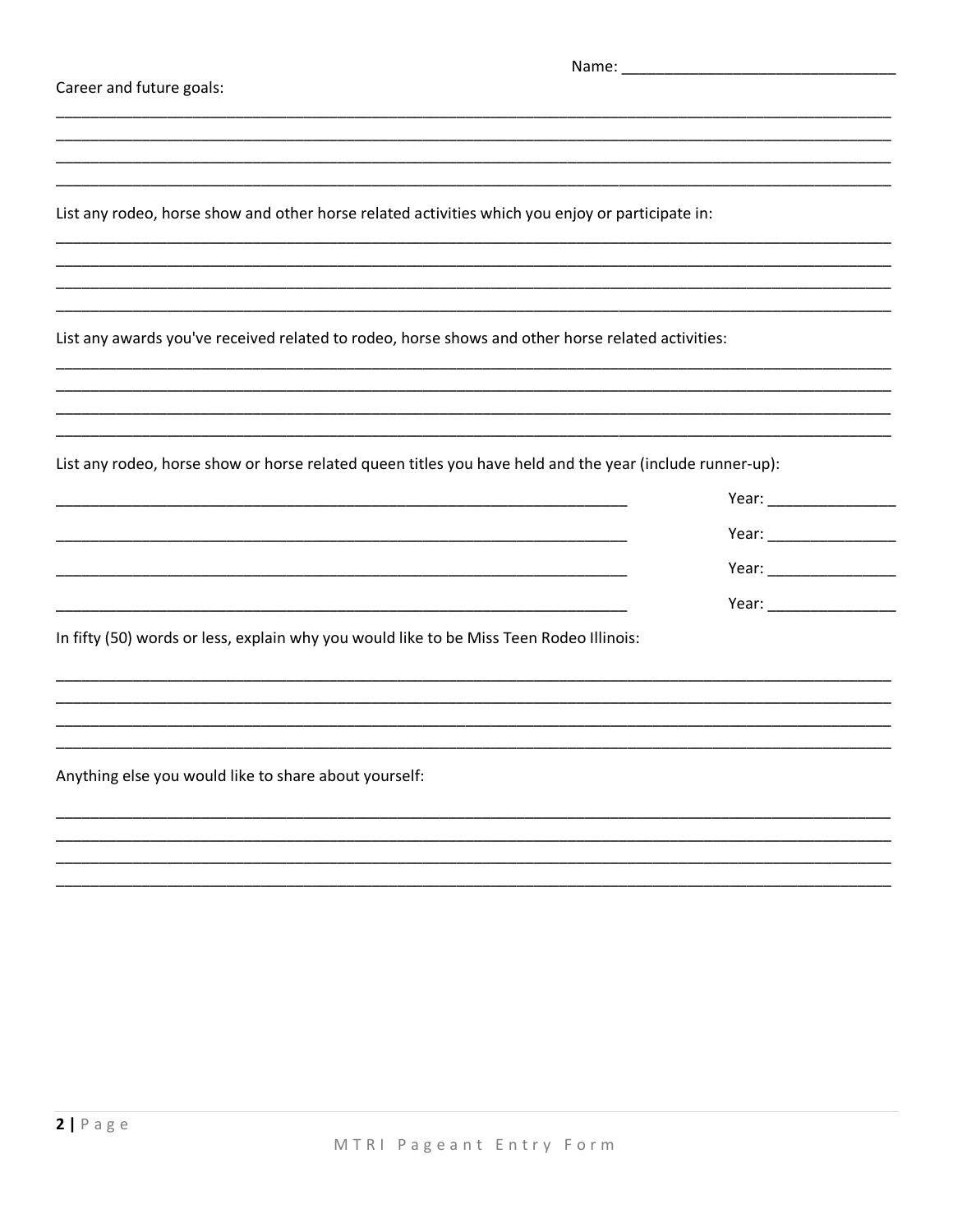Mail all entry forms to:

Name: \_\_\_\_\_\_\_\_\_\_\_\_\_\_\_\_\_\_\_\_\_\_\_\_\_\_\_\_\_\_\_\_

Rosemary Cooper, President MRIA

18000 W State Route 90

Princeville, IL 61559

Postmarked by **July 15, 2022** and accompanied by:

- \$200 Entry Fee (**checks payable to Miss Rodeo Illinois Association**)
- Copy of birth certificate or registration of birth
- Copy of health and/or medical insurance
- Proof of residency
- One (1) 8 x 10 vertical color head-and-shoulders photograph (if currently holding a title, please omit queen attire)
- Entry form including
	- 1. Photograph Copyright Release
	- 2. Equine Activity Waiver
	- 3. Release of Liability
	- 4. Contestant Eligibility

It is suggested to send your entry with a tracking option.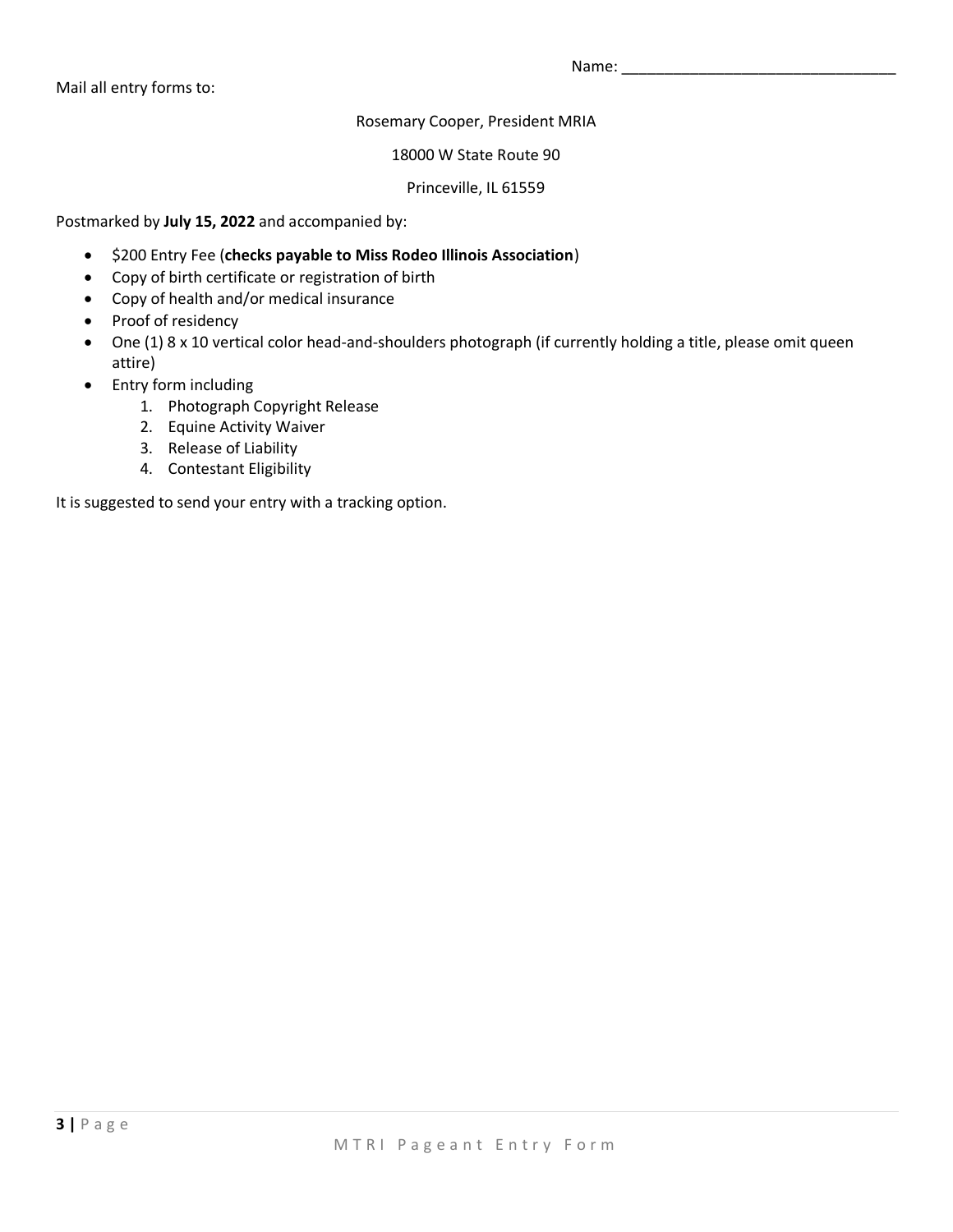Name: \_\_\_\_\_\_\_\_\_\_\_\_\_\_\_\_\_\_\_\_\_\_\_\_\_\_\_\_\_\_\_\_

### **PHOTOGRAPH COPYRIGHT RELEASE**

I certify that I am the legal copyright author for the photo(s) described herein. I authorize the Miss Rodeo Illinois Association to make copies of the photo(s) described above for use in promotional tools as well as the Miss Rodeo Illinois website as set forth in the following:

| Date permission expires: $\frac{1}{\sqrt{1-\frac{1}{2}}}$ |              |
|-----------------------------------------------------------|--------------|
|                                                           |              |
|                                                           |              |
|                                                           |              |
|                                                           | Date $/$ $/$ |

\* As a Contestant you are responsible for getting the appropriate release from any professional photographer for the photos you are submitting with your entry. Your picture(s) will not be used online or in promotional pamphlets without the photographer's written permission. The Miss Rodeo Illinois Association is not liable if such photographs are obtained illegally from our website and reproduced in any way or manner.

## **EQUINE ACTIVITY WAIVER**

Under the equine activity liability act, each participant who engages in an equine activity expressly assumes the risks of engaging in and legal responsibility for injury, loss, or damage to person or property resulting from the risk of equine activities.745 I.L.C.S. 47

I certify that I am fully aware of the Equine Activity Law for the State of Illinois and place no liability on the Miss Rodeo Illinois Association or its Pageant should I or my horse be injured, or should there be damage sustained to myself, my equipment or my horse.

Miss Rodeo Illinois Association is not responsible or liable if any injury is sustained by horse or participant in route to or from any activity set forth by the Miss Rodeo Illinois Pageant.

### **RELEASE OF LIABILITY**

- 1. Contestant hereby enters the Miss Teen Rodeo Illinois Pageant to be held in Palestine, Illinois, and hereby submits the entry fee of \$200 and hereby agrees to abide by all rules and regulations pertaining to the Miss Teen Rodeo Illinois Pageant.
- 2. Contestant understands there are certain risks involved in competing in the Miss Teen Rodeo Illinois Pageant and in participating in the Pageant events at the Pioneer City Rodeo and hereby assumes all risk of injury to herself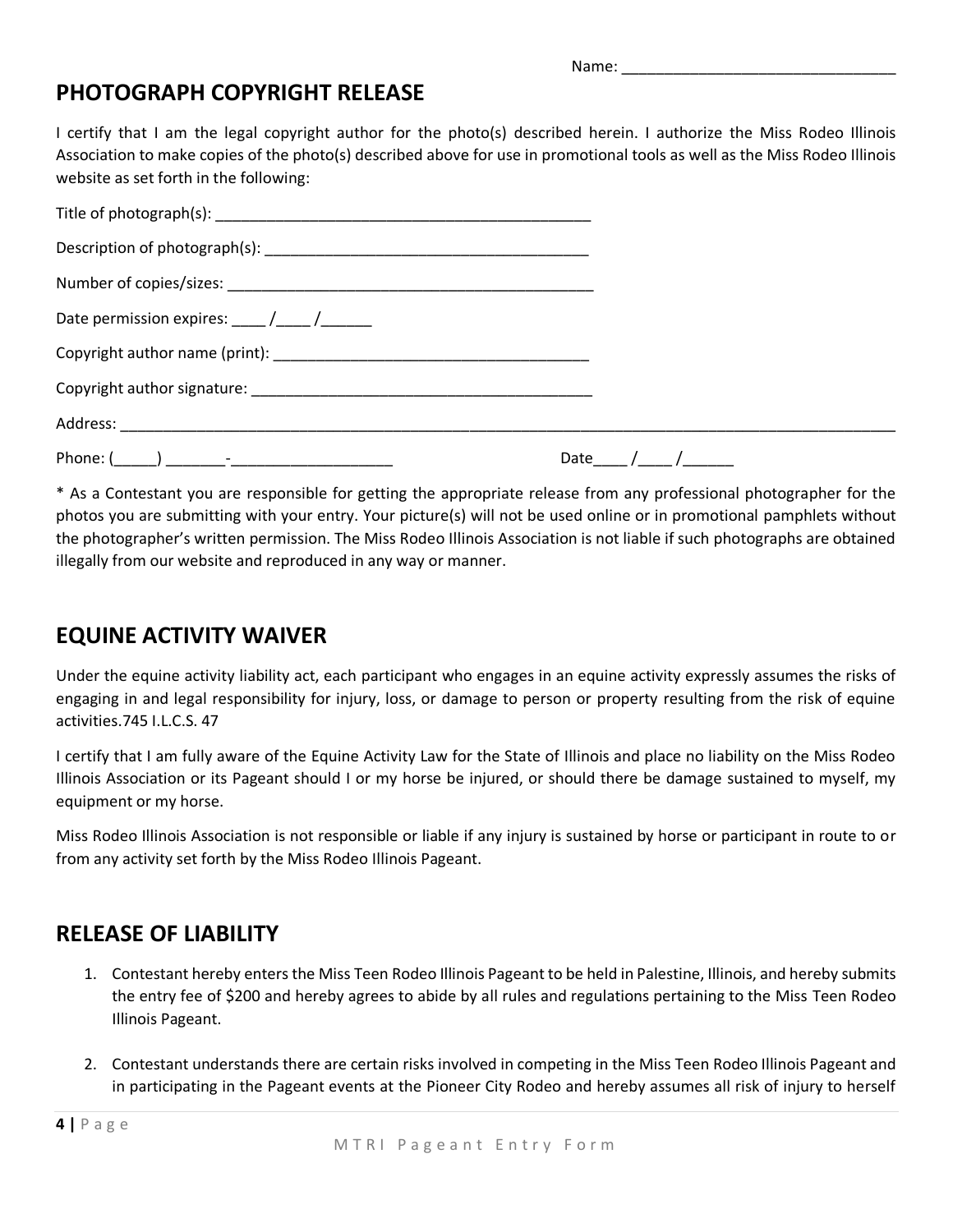#### Name:  $\Box$

and/or damage or loss to her property resulting from her participation in the Miss Teen Rodeo Illinois Pageant to be held in Palestine, Illinois

- 3. In consideration of acceptance of Contestant's application to compete in the Miss Teen Rodeo Illinois Pageant, Contestant and her heirs, legatees, personal representatives and assigns, hereby release the Miss Teen Rodeo Illinois Pageant, the Miss Rodeo Illinois Association and their respective officers, directors and members of from all claims, demands, actions and causes of action of any sort for injury sustained to her person and/or damage or loss to her property resulting from participation in any part of the Miss Teen Rodeo Illinois Pageant or Pageant events at the Pioneer City Rodeo.
- 4. Contestant certifies that her attendance and participation in the stated activities is voluntary.

# **CONTESTANT ELIGIBILTY**

Under the direction of the Miss Rodeo Illinois Association

- 1. I am over 13 years of age. I am not 19 years of age or older and will not have attained age 19 as of December 31 of the year 2022. I will provide a copy of a government issued identification (such as a birth certificate, driver's license, passport, etc.) verifying my age.
- 2. I will furnish a copy of my Certificate of Birth and shall be a legal resident of the State of Illinois as evidenced by a valid driver's license and/or voter's registration card issued by the State.
- 3. I agree to a social media search. I consent to a background check, if deemed necessary.
- 4. I am not a graduate of high school or the equivalent, have been and will continue to be attending an accredited school curriculum, and will produce proof upon request.
- 5. I am a female and have always been a female.
- 6. I am in good health and do not have any health concerns which would prevent full participation in this contest or from serving as Miss Teen Rodeo Illinois, if selected.
- 7. I am not currently married and have never been married.
- 8. I am not a parent of any child and that I am not now and never have been pregnant nor terminated a pregnancy.
- 9. I have never been charged and/or determined to have committed any crime of moral turpitude, nor have I had a title removed for any reason.
- 10. I do not use any illegal or controlled substances (other than prescription medication and then only in the manner prescribed). I do not abuse alcohol or other dangerous substances.
- 11. I will have executed all required consents and/or waivers of liability prior to the competition.
- 12. I am not under any contractual obligation which would interfere with my ability to participate in the competition or interfere with my ability to perform as Miss Teen Rodeo Illinois, if selected.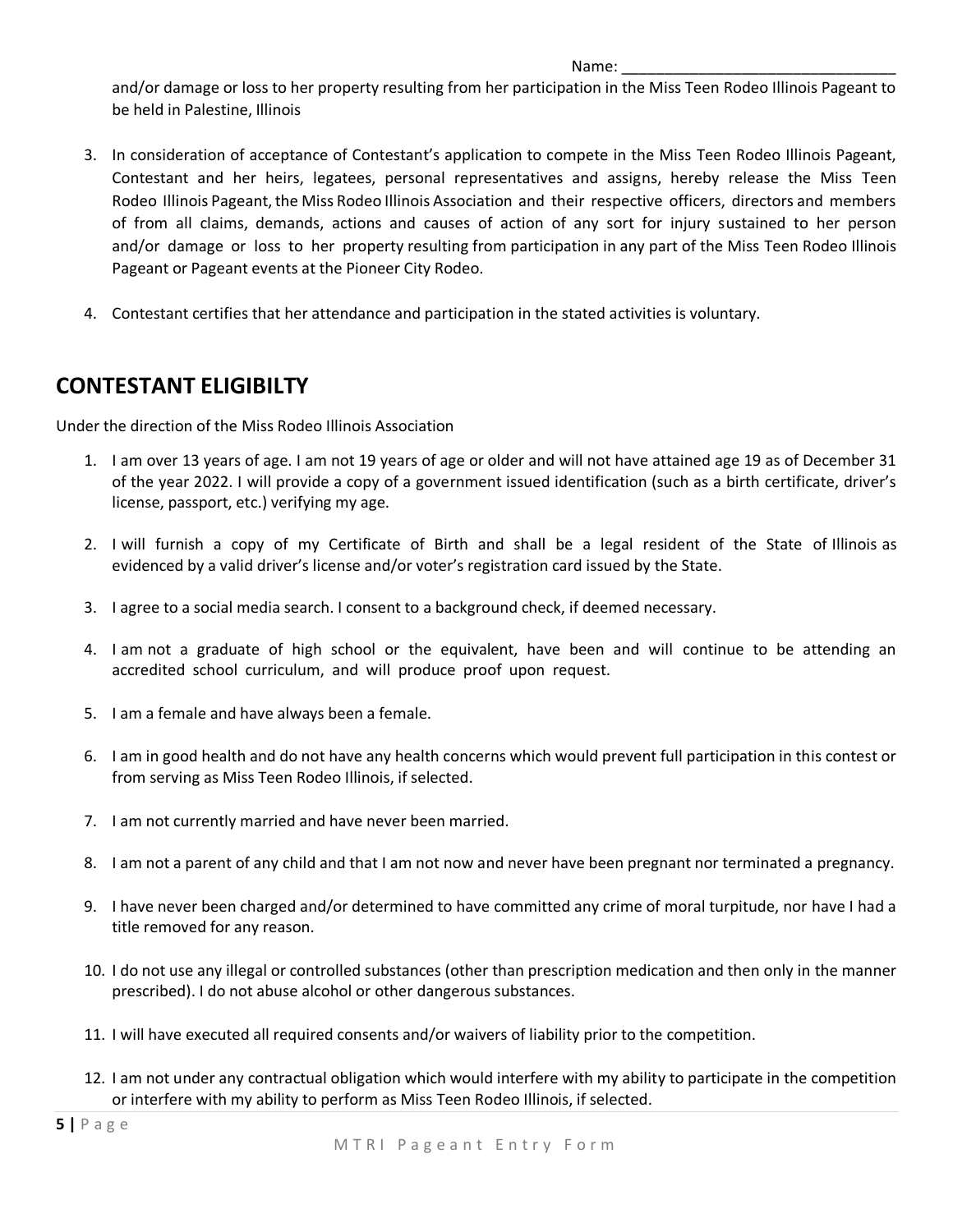Name:

- 13. I agree to abide by Pageant Rules and Regulations with the possibility of disqualification for infractions.
- 14. I agree that if selected, unless serious illness or death should occur in my immediate family, I will attend all functions of the Pageant to select my successor. Should I be eligible for competition in the Miss Rodeo Illinois Pageant during my reign, and I choose to compete, I will not compete or represent myself as Miss Teen Rodeo Illinois during that Pageant.
- 15. It is the duty and obligation of anyone in a competition of this status to portray the highest of moral and ethical standards, show the true ideals of young womanhood and set an example above reproach.
- 16. Should circumstances ever occur that a Contestant is conducting herself in an improper manner and/or way of life, she will be disqualified from competition, or her title taken away, whichever the case may be, and she will not be allowed to enter a Miss Teen Rodeo Illinois, Miss Rodeo Illinois or Miss Rodeo America Pageant in the future.
- 17. I have not engaged in any act, which if made public, would be reasonably likely to cause harm or damage to my reputation or to the goodwill and reputation of the Miss Rodeo Illinois Association. (If I have any concerns about the applicability of this provision, and I acknowledged I have been advised to discuss with a representative of the Miss Rodeo Illinois Association prior to signing this form.)
- 18. To the best of my knowledge, there is nothing that will interfere with my ability to compete in this competition or to perform the obligations of Miss Teen Rodeo Illinois, if selected.
- 19. Any decision by the Miss Rodeo Illinois Association Board to prohibit an applicant from participating in the Miss Teen Rodeo Illinois Pageant is final and at the Board's complete discretion.
- 20. I hereby grant permission to the Miss Rodeo Illinois Association to verify any and all information contained on my application and attest that the information I have provided is true.